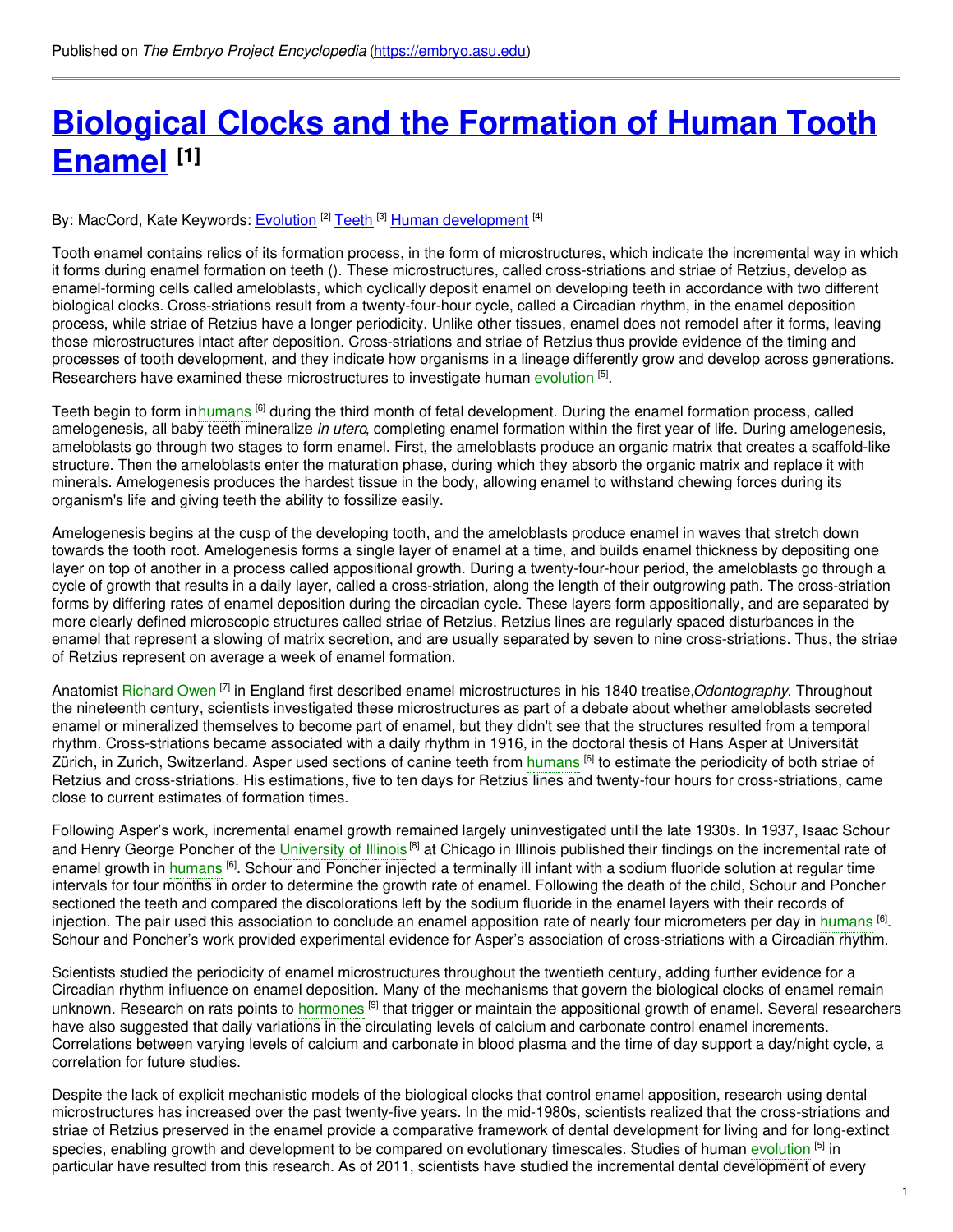extant hominoid species, and they have sampled from nearly every extinct hominoid genus. They have also been able to infer the rate at which organisms within a taxon grow by counting the total number of cross-striations and striae of Retzius in the teeth of those organisms. When researchers have compared the widths of cross-striations across taxa, they have found variation in the rates of enamel formation, showing how fast or how slow organisms within one taxon grow when compared to the organisms in another. This information about developmental differences between taxa can then be used to establish the evolutionary histories of growth rates, and enrich our understanding of evolutionary relationships within the hominoid clade.

## **Sources**

- 1. Asper, Hans. "Über die Braune Retzius'sche Parallelstreifung im Schmelz der Menschlichen Zähne." [On the Brown Striae of Retzius in the Enamel of Human Teeth.] PhD Diss., Universität Zürich, 1916.
- 2. Dean, Christopher. "Incremental markings in enamel and dentine: what they can tell us about the way teeth grow." In *Development, Function and Evolution of Teeth*, eds. Mark Ferguson, Moya Smith, and Mark Teaford, 119–130. New York: [Cambridge](https://embryo.asu.edu/search?text=Cambridge%20University) University<sup>[10]</sup> Press, 2000.
- 3. Owen, Richard. *Odontography: or a Treatise on the Comparative Anatomy of the Teeth: Their Physiological Relations, Mode of Development and Microscopic Structure in the Vertebrate Animals*. London: Baillière, 1840–1845. <http://dx.doi.org/10.5962/bhl.title.16281><sup>[11]</sup> (Accessed January 31, 2013).
- 4. Risnes, Steinar. "Enamel Apposition Rate and the Prism Periodicity in Human Teeth."*Scandanavian Journal of Dental Research* 94 (1986): 394–404.
- 5. Schour, Isaac, and Henry George Poncher. "Rate of Apposition of Enamel and Dentin, Measured by the Effect of Acute Fluorosis." *American Journal of Diseases of Children*54 (1937): 757–76.
- 6. Smith, Tanya M. "Experimental Determination of the Periodicity of Incremental Features in Enamel."*Journal of Anatomy* 208 (2006): 99–113.

Tooth enamel contains relics of its formation process, in the form of microstructures, which indicate the incremental way in which it forms. These microstructures, called cross-striations and striae of Retzius, develop as enamel-forming cells called ameloblasts, whcih cyclically deposit enamel on developing teeth in accordance with two different biological clocks. Cross-striations result from a twenty-four hour cycle, called a Circadian rhythm, in the enamel deposition process, while striae of Retzius have a longer periodicity. Unlike other tissues, enamel does not remodel after it forms, leaving those microstructures intact after deposition. Cross-striations and striae of Retzius thus provide evidence of the timing and processes of tooth development, and they indicate how organisms in a lineage differently grow and develop across generations. Researchers have examined those microstructures to investigate human evolution.

#### **Subject**

[Schour,](https://embryo.asu.edu/library-congress-subject-headings/schour-isaac-1900) Isaac, 1900- <sup>[12]</sup> [Evolution](https://embryo.asu.edu/library-congress-subject-headings/evolution) <sup>[13]</sup> [Teeth](https://embryo.asu.edu/library-congress-subject-headings/teeth) <sup>[14]</sup> Dental [enamel](https://embryo.asu.edu/library-congress-subject-headings/dental-enamel) <sup>[15]</sup> Human [evolution](https://embryo.asu.edu/library-congress-subject-headings/human-evolution) <sup>[16]</sup> [Anatomy](https://embryo.asu.edu/library-congress-subject-headings/anatomy) <sup>[17]</sup> Human [anatomy](https://embryo.asu.edu/library-congress-subject-headings/human-anatomy) <sup>[18]</sup> [Embryos](https://embryo.asu.edu/library-congress-subject-headings/embryos) <sup>[19]</sup> [Embryological](https://embryo.asu.edu/library-congress-subject-headings/embryological-development) development <sup>[20]</sup> Human [evolution](https://embryo.asu.edu/library-congress-subject-headings/human-evolution) <sup>[16]</sup> Dental [Enamel](https://embryo.asu.edu/medical-subject-headings/dental-enamel) <sup>[21]</sup> [amelogenesis](https://embryo.asu.edu/medical-subject-headings/amelogenesis) <sup>[22]</sup>

#### **Topic**

[Processes](https://embryo.asu.edu/topics/processes)<sup>[23]</sup>

#### **Publisher**

Arizona State University. School of Life Sciences. Center for Biology and Society. Embryo Project Encyclopedia.

#### **Rights**

Copyright Arizona Board of Regents Licensed as Creative Commons Attribution-NonCommercial-Share Alike 3.0 Unported (http://creativecommons.org/licenses/by-nc-sa/3.0/)

#### **Format**

[Articles](https://embryo.asu.edu/formats/articles) <sup>[24]</sup>

**Last Modified** Wednesday, July 4, 2018 - 04:40

#### **DC Date Accessioned**

Monday, March 18, 2013 - 23:34

**DC Date Available** Monday, March 18, 2013 - 23:34

### **DC Date Created**